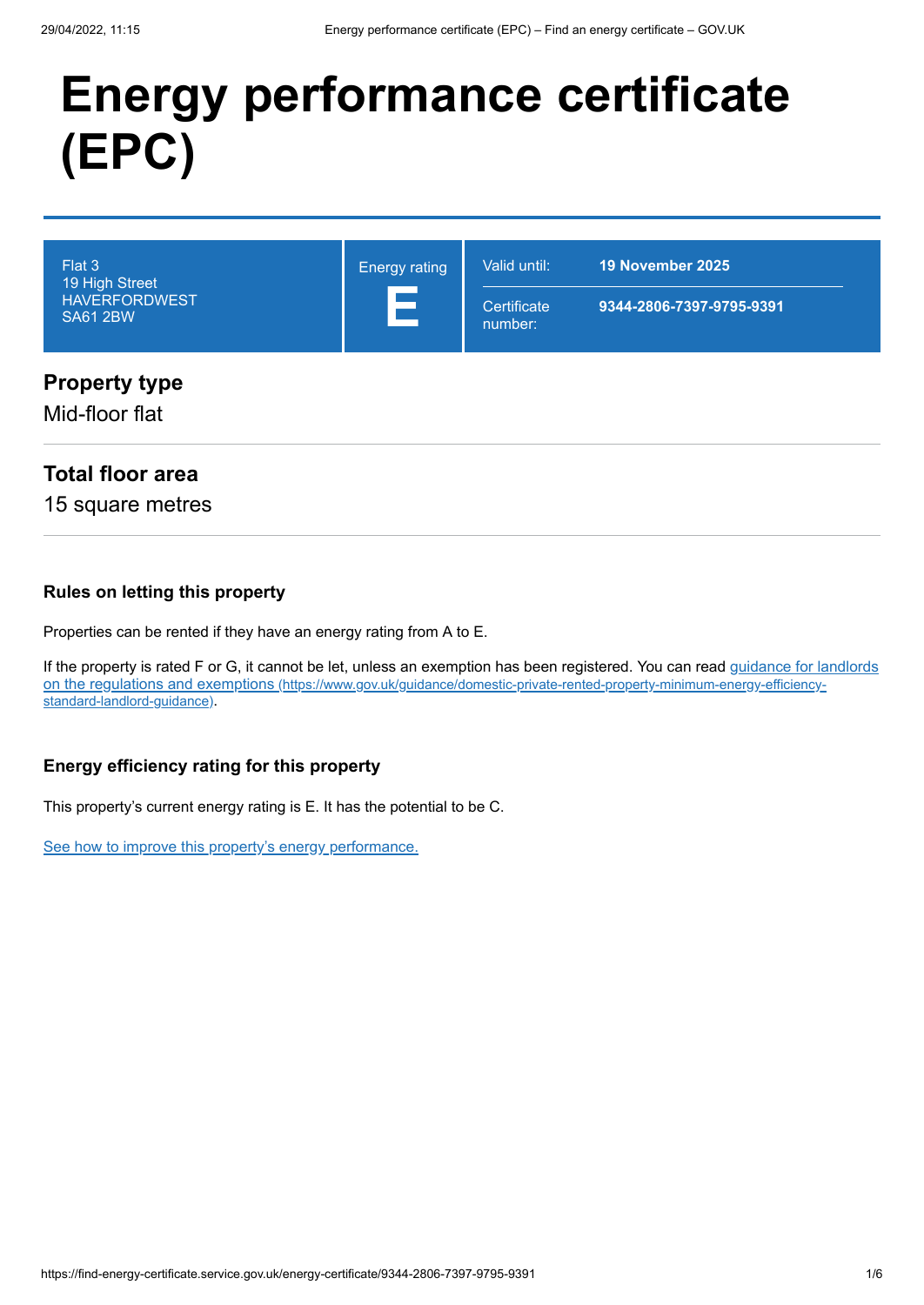| <b>Score</b> | <b>Energy rating</b> |           | <b>Current</b> | <b>Potential</b> |
|--------------|----------------------|-----------|----------------|------------------|
| $92 +$       | Ą                    |           |                |                  |
| 81-91        | В                    |           |                |                  |
| 69-80        | $\mathbf C$          |           |                | 75   C           |
| 55-68        |                      |           |                |                  |
| 39-54        | E                    |           | $53$   E       |                  |
| $21 - 38$    | F                    |           |                |                  |
| $1 - 20$     |                      | <b>Ay</b> |                |                  |

The graph shows this property's current and potential energy efficiency.

Properties are given a rating from A (most efficient) to G (least efficient).

Properties are also given a score. The higher the number the lower your fuel bills are likely to be.

For properties in England and Wales:

- the average energy rating is D
- the average energy score is 60

#### **Breakdown of property's energy performance**

This section shows the energy performance for features of this property. The assessment does not consider the condition of a feature and how well it is working.

Each feature is assessed as one of the following:

- very good (most efficient)
- good
- average
- poor
- very poor (least efficient)

When the description says "assumed", it means that the feature could not be inspected and an assumption has been made based on the property's age and type.

| <b>Feature</b> | <b>Description</b>                                      | Rating    |
|----------------|---------------------------------------------------------|-----------|
| Wall           | Granite or whinstone, as built, no insulation (assumed) | Very poor |
| Wall           | Solid brick, as built, no insulation (assumed)          | Poor      |
| Window         | Fully double glazed                                     | Good      |

https://find-energy-certificate.service.gov.uk/energy-certificate/9344-2806-7397-9795-9391 2/6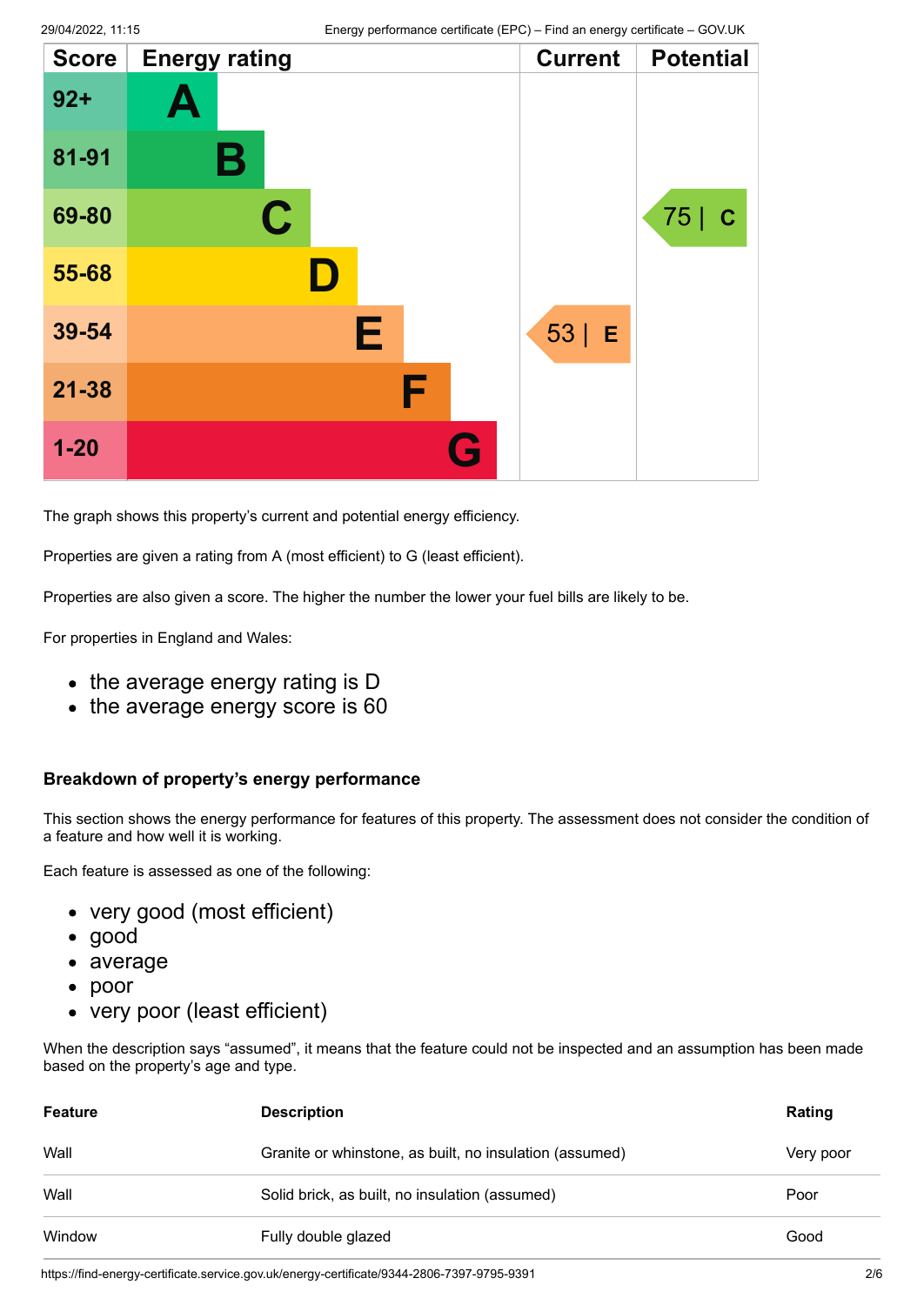29/04/2022, 11:15 Energy performance certificate (EPC) – Find an energy certificate – GOV.UK

| <b>Feature</b>       | <b>Description</b>                            | Rating    |
|----------------------|-----------------------------------------------|-----------|
| Main heating         | No system present: electric heaters assumed   | Very poor |
| Main heating control | None                                          | Very poor |
| Hot water            | Gas boiler/circulator, no cylinder thermostat | Poor      |
| Lighting             | Low energy lighting in all fixed outlets      | Very good |
| Roof                 | (another dwelling above)                      | N/A       |
| Floor                | (other premises below)                        | N/A       |
| Secondary heating    | None                                          | N/A       |

## **Primary energy use**

The primary energy use for this property per year is 741 kilowatt hours per square metre (kWh/m2).

What is primary energy use?

# **Additional information**

Additional information about this property:

• Stone walls present, not insulated

#### **Environmental impact of this property**

This property's current environmental impact rating is D. It has the potential to be B.

Properties are rated in a scale from A to G based on how much carbon dioxide (CO2) they produce.

Properties with an A rating produce less CO2 than G rated properties.

#### **An average household produces**

6 tonnes of CO2

## **This property produces**

## **This property's potential production**

0.7 tonnes of CO2

1.9 tonnes of CO2

By making the [recommended changes](#page-3-0), you could reduce this property's CO2 emissions by 1.2 tonnes per year. This will help to protect the environment.

Environmental impact ratings are based on assumptions about average occupancy and energy use. They may not reflect how energy is consumed by the people living at the property.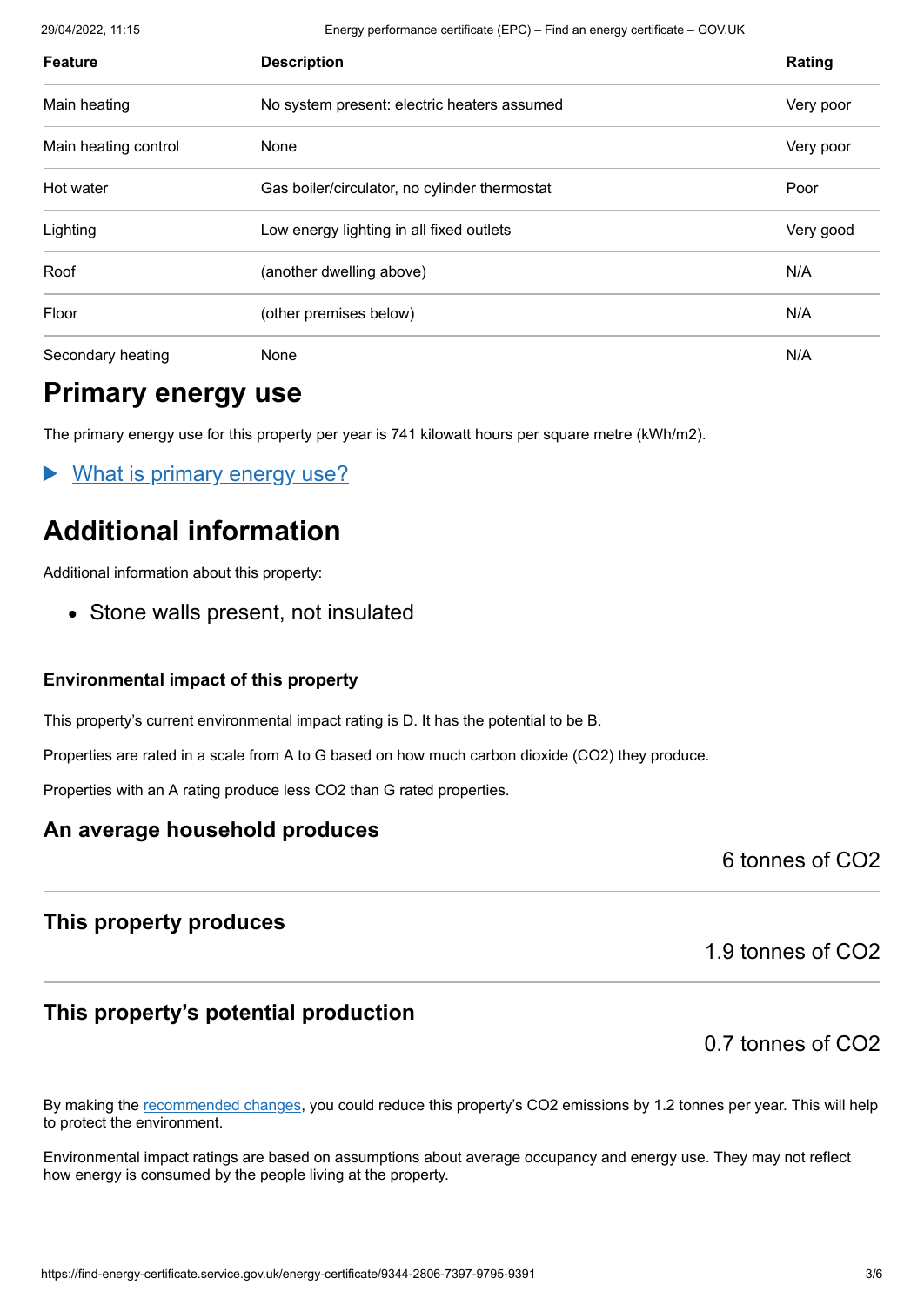#### <span id="page-3-0"></span>**Improve this property's energy performance**

By following our step by step recommendations you could reduce this property's energy use and potentially save money.

Carrying out these changes in order will improve the property's energy rating and score from E (53) to C (75).

Do I need to follow these steps in order?

# **Step 1: Internal or external wall insulation**

Internal or external wall insulation

#### **Typical installation cost**

## **Typical yearly saving**

**Potential rating after completing step 1**

## **Step 2: Gas condensing boiler**

Gas condensing boiler

**Typical installation cost**

#### **Typical yearly saving**

**Potential rating after completing steps 1 and 2**

## **Paying for energy improvements**

[Find energy grants and ways to save energy in your home.](https://www.gov.uk/improve-energy-efficiency) (https://www.gov.uk/improve-energy-efficiency)

#### **Estimated energy use and potential savings**

#### **Estimated yearly energy cost for this property**



£4,000 - £14,000

58 | D

£53

£3,000 - £7,000

£204

75 | C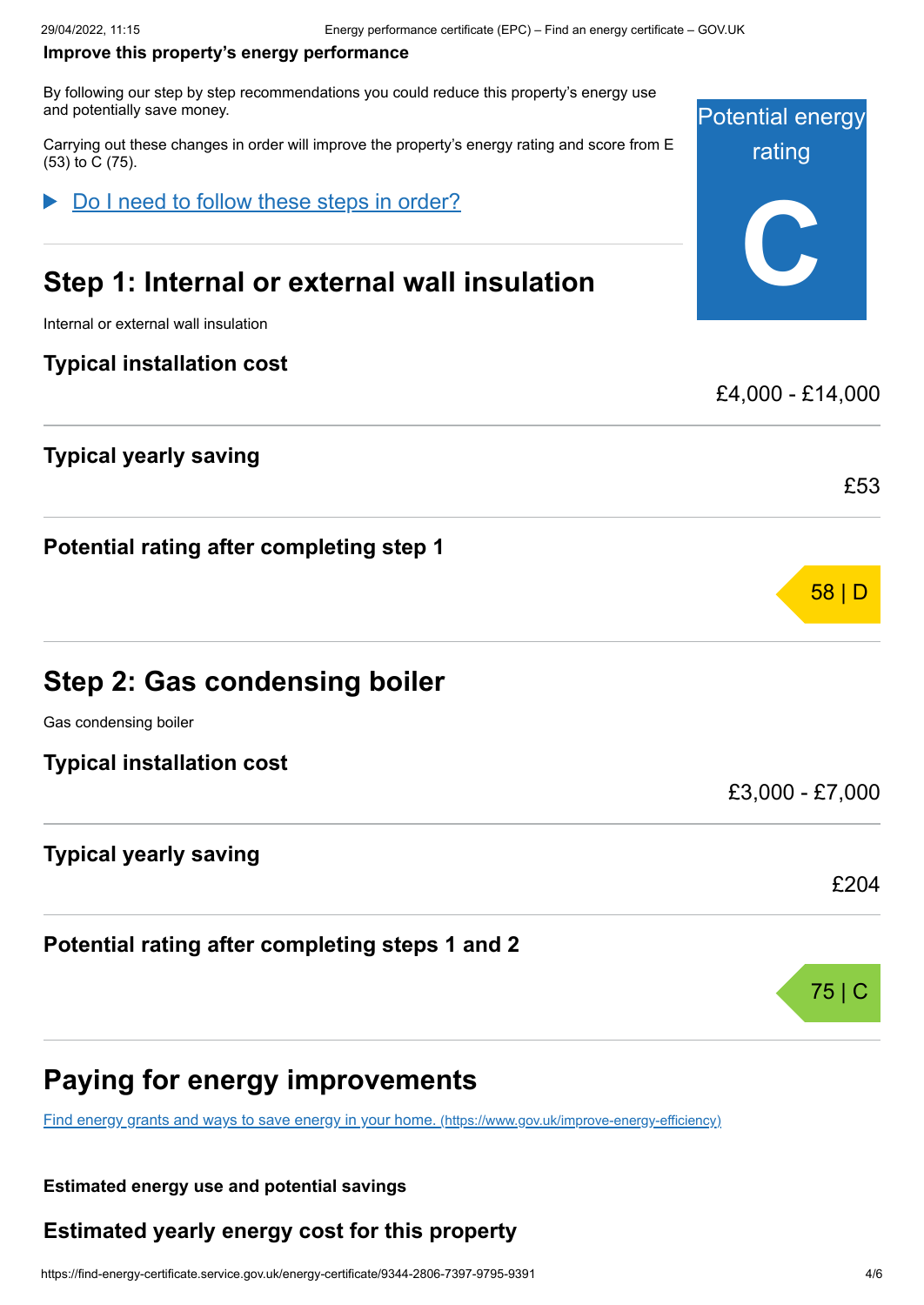#### **Potential saving**

£257

The estimated cost shows how much the average household would spend in this property for heating, lighting and hot water. It is not based on how energy is used by the people living at the property.

The potential saving shows how much money you could save if you [complete each recommended step in order](#page-3-0).

For advice on how to reduce your energy bills visit Simple Energy Advice [\(https://www.simpleenergyadvice.org.uk/\)](https://www.simpleenergyadvice.org.uk/).

# **Heating use in this property**

Heating a property usually makes up the majority of energy costs.

#### **Estimated energy used to heat this property**

#### **Space heating**

620 kWh per year

#### **Water heating**

4586 kWh per year

#### **Potential energy savings by installing insulation**

**Type of insulation Amount of energy saved Solid wall insulation** 351 kWh per year

#### **Contacting the assessor and accreditation scheme**

This EPC was created by a qualified energy assessor.

If you are unhappy about your property's energy assessment or certificate, you can complain to the assessor directly.

If you are still unhappy after contacting the assessor, you should contact the assessor's accreditation scheme.

Accreditation schemes are appointed by the government to ensure that assessors are qualified to carry out EPC assessments.

## **Assessor contact details**

#### **Assessor's name**

Michael Murphy

#### **Telephone**

07986099438

#### **Email**